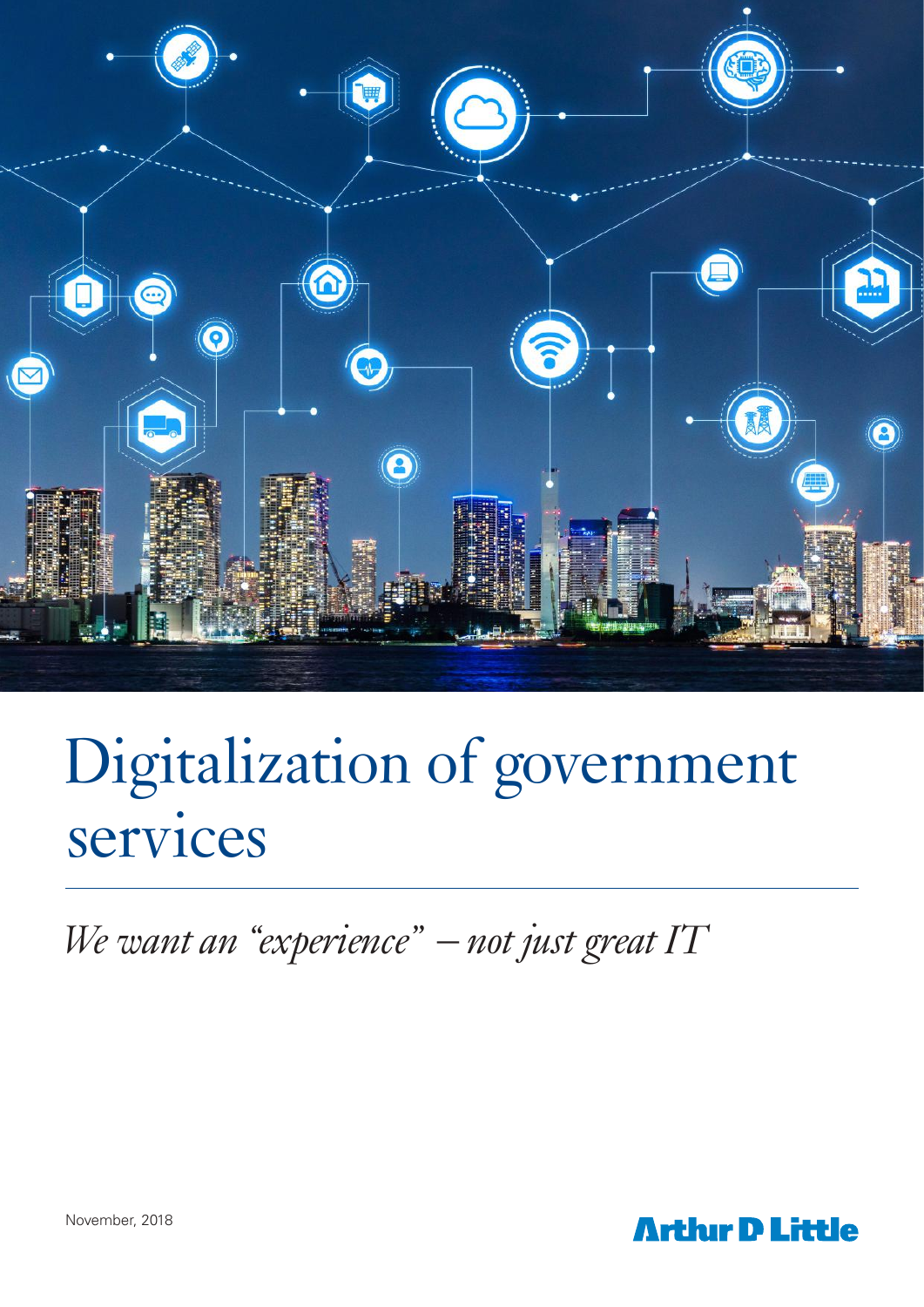## **Content**

| <b>Introduction</b>                                                    | 3              |
|------------------------------------------------------------------------|----------------|
| 1. Digitalization: Success stories abound, but so do failures          | $\overline{4}$ |
| 2. Aligned vision and prioritized goals: Driven by leadership          | 8              |
| 3. Pragmatic implementation: Bridging vision and execution             | 10             |
| 4. Enablers: Without them, best intentions can lead to limited results | 13             |
| 5. Foundations: Build for scale and scope                              | 14             |
| 6. Key takeaways                                                       | 18             |

### **Authors:**







**Agron Lasku** Principal, Telecom, Information, Media & Electronics, Stockholm lasku.agron@adlittle.com





**Hariprasad Pichai** Principal Telecom, Information, Media & Electronics, Dubai pichai.hariprasad@adlittle.com

**Petter Kilefors** Managing Partner Nordics Strategy & Organization Stockholm kilefors.petter@adlittle.com

Acknowledgement for their valuable support: Sally Menassa and Luv Nijhawan.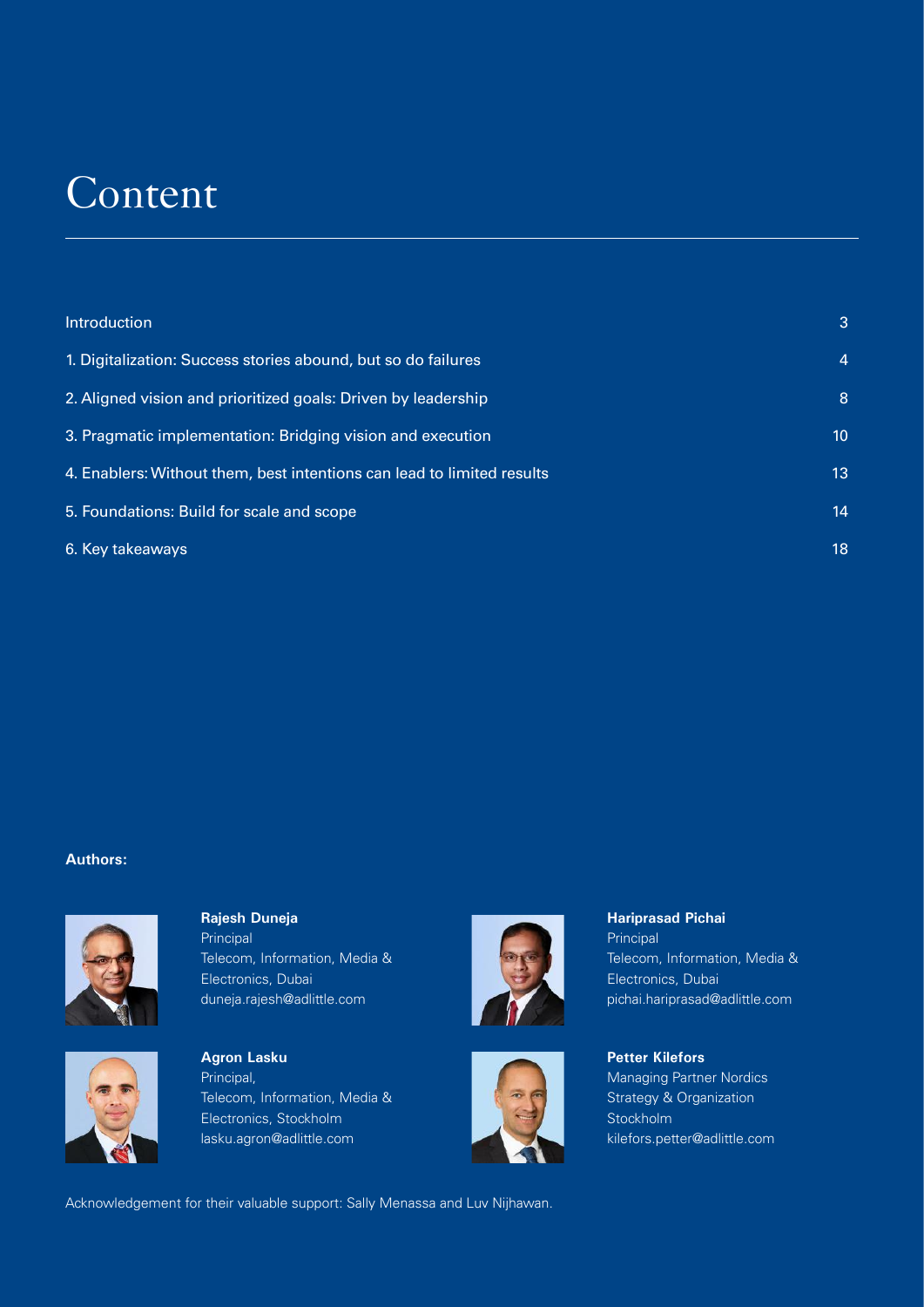## Introduction

Governments and constituent entities are embracing digitalization to provide user-friendly government services to citizens and simultaneously reduce their cost to offer such services. There are numerous success stories, interestingly some of them are from very small nations but failures abound as well.

A successful digitalization approach should be viewed from the citizens' experience perspective rather than purely as a large process automation / IT modernization program. A successful digitalization initiative entails:

- $\blacksquare$  Aligned vision: Political leadership sets a stretched agenda with continued commitment throughout the implementation phase.
- **Prioritized goals:** As in any such large transformation where monetary and human resources are limited, it is prudent to have an aligned roadmap and prioritized projects to be implemented. This ensures the successful completion of constituent projects in a timely manner and within budget.
- **Pragmatic implementation:** The implementation should be pragmatic with a digital first approach in the redesign of processes. The implementation approach should also evaluate alternate business models, which frees up government resources and allows it to focus on the critical part of the process.
- **Enablers:** Any such large initiative requires strong enablers in terms of committed funding for key projects, effective coordination and governance of initiatives, continued capability building and sourcing to manage the transformation and usage of open platforms for standardization and reuse along provision of open data.
- $\blacksquare$  Strong foundational elements: Building strong foundational elements allows subsequent digitalization to easily scale up is a sustainable way. The foundational element should address the legal underpinning the digitalization efforts, availability of quality data, deployment of identity platforms and ensure citizens can easily access and adopt the digital services.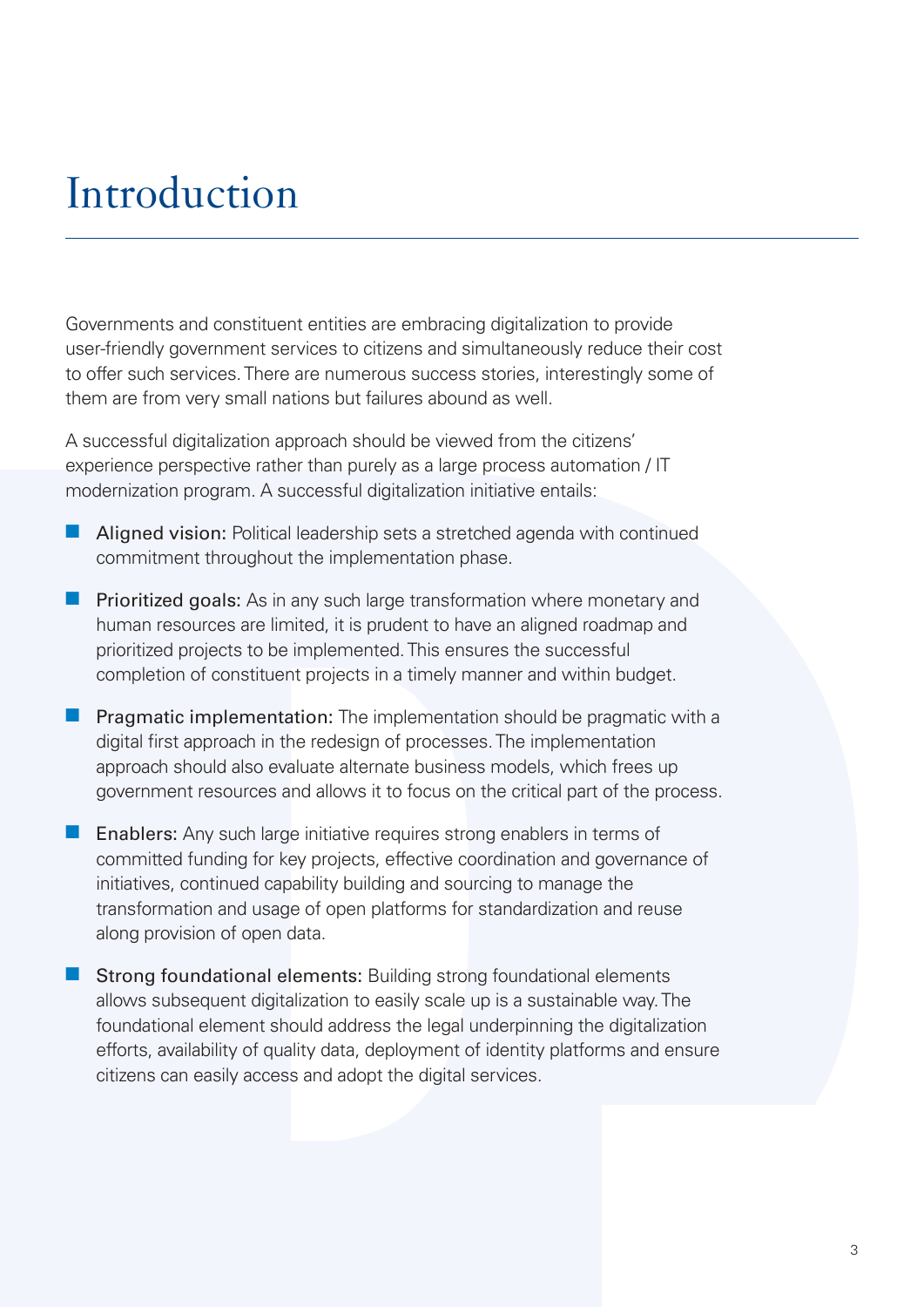# 1. Digitalization: Success stories abound, but so do failures

Digital transformation of government institutions at various levels of government, whether national, state or city level, has been accelerated by a confluence of factors. These factors include the widespread adoption of Internet-based services, underpinned by Internet penetration, increasing expectations for convenient access to government services bolstered by digital natives and digital-aware citizens, a rising need to manage service delivery costs (both direct and indirect), and the inability of physical delivery channels to serve stakeholders at scale with efficiency.

In developing countries, digitalization of processes makes government services available to people using Internet and mobile technologies. This means bypassing poor physical infrastructure bottlenecks, as well as increasing accountability throughout the system.

India launched a biometric-based national identity system called Aadhaar (which means "foundation" in Hindi) in 2010. Within a few years, almost 95 percent of India's 1.25 billion people were registered on it. The benefits of the new system were far reaching in that it not only reduced corruption, but also helped organizations in the private sector meet "know your customer" (KYC) regulatory requirements. While the legal underpinnings and wide-ranging application of such a system have been brought into question recently, some sources cite savings of more than 50 percent in terms of costs and time taken for processing documents.<sup>1</sup>

The Department of Information and Communications Technology (DICT) in the Philippines has announced that the Philippines government will be adopting of a "cloud-first" approach. The government departments and agencies will have to consider cloud computing solutions as a primary part of their infrastructure planning and procurement. It also covers private entities, which will participate as accredited cloud service providers.

In developed countries, the main objective of digitalization of government processes is to reduce costs and the administrative burden. According to a survey of 28,000 Internet users in the European Union, the top benefits of e-government include saving time (80 percent), gaining flexibility (76 percent) and saving money (62 percent).

Estonia, a country with a population of only 1.3 million, is frequently cited as a leader in digital government. Estonia has a well-functioning digitalized platform that generates more than 30 transactions per citizen per month.<sup>2</sup> Meanwhile, the UN's e-government survey in 2016 placed the UK as a world leader in digital governance.<sup>3</sup> As a driver towards this recognition, the UK launched its digital strategy in 2012. Since then the country has made rapid progress in deploying new services and adopting new technology options as part of the aim to make the national portal, GOV.UK, accessible to the widest-possible audience. This achievement, among others, delivered efficiency gains that resulted in savings of an estimated GBP 1.7bn in 2014.4

However, the journey to offering digitalized government services is different for every government and not always smooth. Failures occur not only because of technological reasons, but also process, people and structural issues within institutions.

In a study published on e-government failure in Thailand, the process-based cause of e-government failure<sup>5</sup> is detailed. In 2002 Thailand envisaged a smart ID card project to help govern the country efficiently and transparently. The first 10,000 smart cards were issued in April 2004. Later the same year, the government failed to achieve its target of issuing 12 million smart cards. Due to certain administrative challenges, the government notified 1,077 card-issuing stations to stop production (and moved back to old-fashioned magnetic cards) in August 2016. The paper explains that the failure was because an initial set of organizations responsible for the project did not include independent, professional organizations with valuable technological knowledge and practical experience in ICT project

<sup>1</sup> http://pubdocs.worldbank.org/en/655801461250682317/WDR16-BP-Aadhaar-Paper-Banerjee.pdf

<sup>2</sup> https://www.ria.ee/x-tee/fact/#eng

<sup>3</sup> https://publicadministration.un.org/egovkb/en-us/Reports/UN-E-Government-Survey-2016

<sup>4</sup> Foreshew-Cain, 2015

<sup>5</sup> https://www.researchgate.net/publication/221229381\_Understanding\_ eGovernment\_Failure\_An\_Actor-Network\_Analysis\_of\_Thailand%27s\_Smart\_ ID\_Card\_Project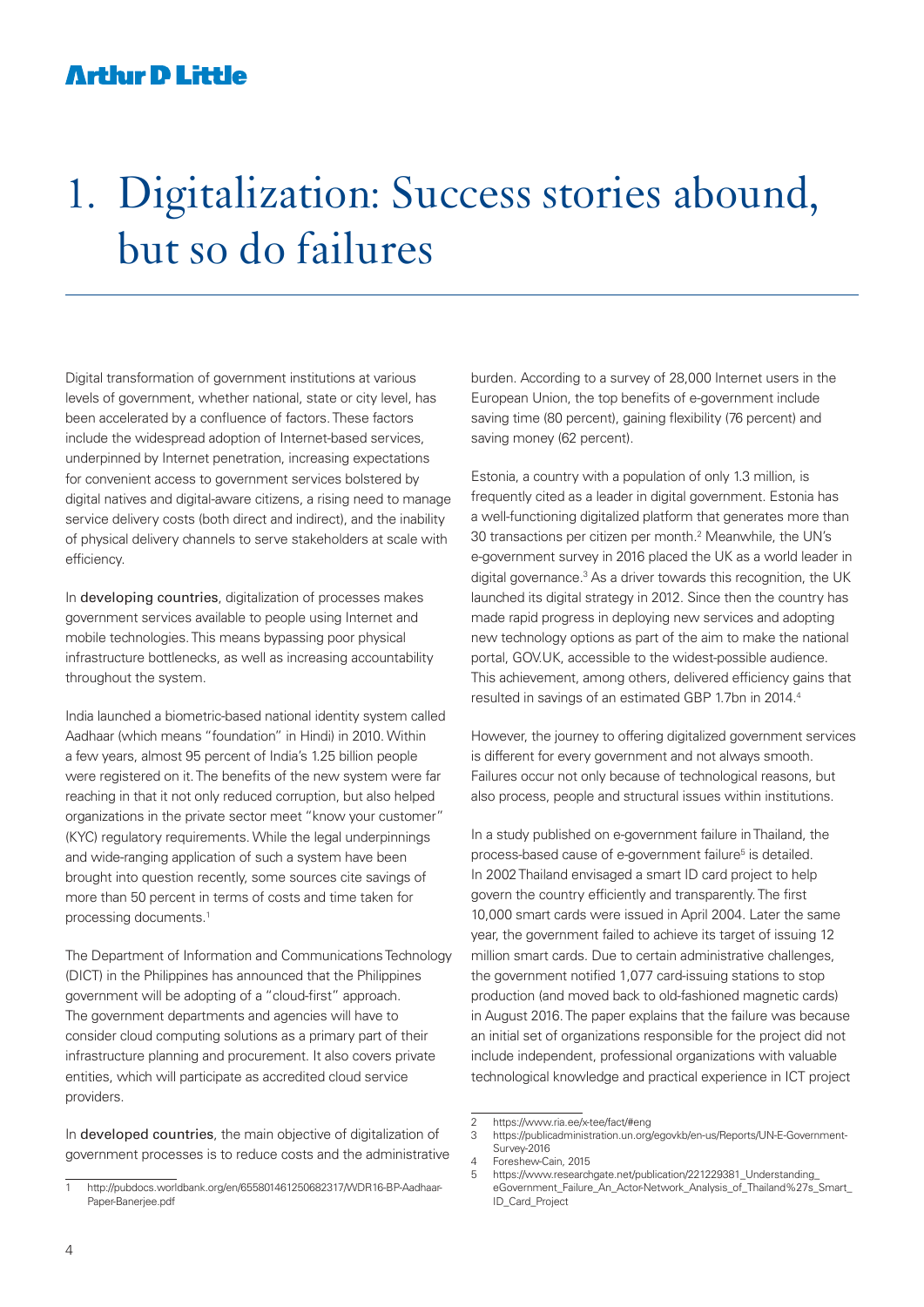design and implementation. Consequently, an infeasible objective was set, and the focal actor failed to establish a shared topic, purpose, and action plan that could hold the organizations together.

### **The challenge: Piecemeal approaches yield less-thanoptimal results**

Government digitalization efforts have traditionally been driven by individual departments within each institution trying to become more efficient by automating existing processes. Over the last few years, the focus has been shifting to provide customer-facing online services, heralding service-oriented thinking. However, the range of services offered by such initiatives are disparate, which has resulted in a less-thanoptimal experience for citizens and typically requires physical interactions or different documentation for similar information.

In our practitioner experience, this is a symptom of the following underlying challenges:

 $\blacksquare$  Lack of leadership vision: The vision from the senior political/executive leadership for creating a digital-first mentality and a push towards providing a comprehensive range of services is limited.

#### Figure 1: Driving digitalization: Key building blocks

- $\blacksquare$  Cast-iron bureaucracy and siloed sources of power: Data and administrative controls are the source of power for many departments, which results in reluctance to share data.
- $\blacksquare$  Lack of a citizen-centric view: Service levels are based on convenience for administration and do not necessarily consider the requirements of, and benefits for, citizens. For this reason, one-stop shops almost never happen.
- $\blacksquare$  Service delivery channels: Exclusively government controlled delivery channels can lead to inefficiency and scale-up challenges because of limited budget allocations or bureaucratic inefficiencies.
- $\blacksquare$  Disparate organizational systems: Different systems lack a shared/interoperable process, data and technology architecture. In-house technology teams and outsourced service providers follow design, development and deployment methods that do not allow for rapid, modular release cycles in line with evolving stakeholder needs.
- $\blacksquare$  Limited capabilities: Technology capabilities are distributed and/or subpar.

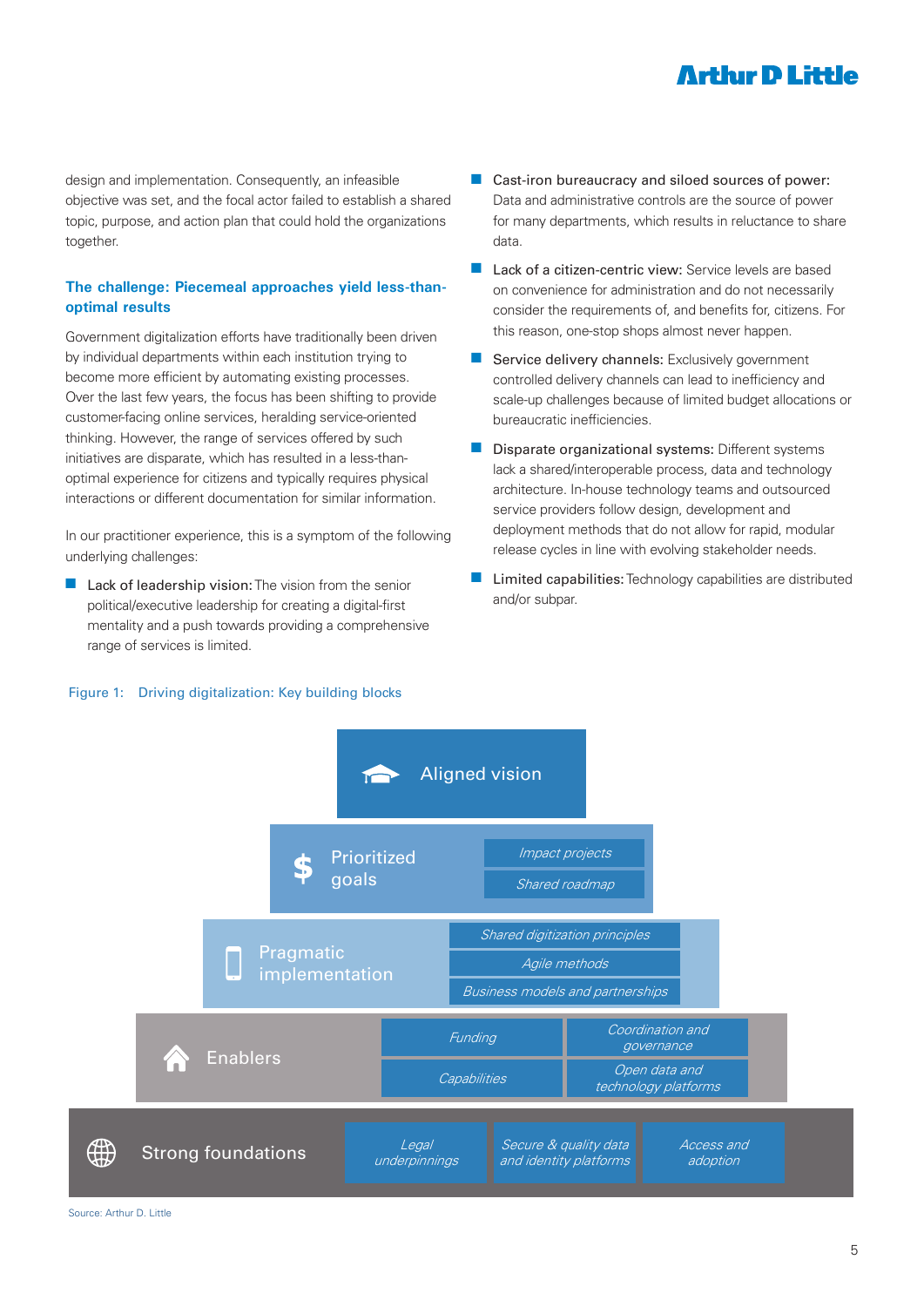Government institutions can collectively improve their service delivery through a holistic, leadership-driven approach covering an aligned vision, prioritized goals, and sustained implementation. This should be supported by key enablers and boosted by strong foundational elements.

### **The building blocks**

- $\blacksquare$  Aligned vision: Having an aligned vision and strong leadership commitment is an often-overlooked but essential starting point for any large-scale initiative, program or project.
- **Prioritized goals:** Institutions at any level have to maximize citizen/business impact rather than going for "me-too" approaches based on examples elsewhere. Prioritization of goals helps to focus resources on high-impact projects and put a shared roadmap in place.
- **Pragmatic implementation:** Pragmatic implementation refers to adoption of methods, tools and approaches that ensure progress over time rather than one-off efforts.
	- Shared digitalization principles that ensure citizencentricity and digital-first principles lead to redesigning of processes across departments with the citizen in mind.
	- Agile methods across the implementation cycle ensure that the overall vision and prioritized goals have been met, without necessarily being wedded to "master plans" developed years or months earlier.
	- Innovations in business models and partnerships can aid service delivery and digital implementations.
- **Enablers:** Ensuring a supporting environment for sustained implementation requires attention to:
	- Committed funding of prioritized projects.
	- Coordination and governance of initiatives, across agencies if required.
	- Continued capability building or sourcing within institutions to deliver and manage the transformation.
	- Provision of open data and technology platforms for standardization and reuse.
- **n** Strong foundational elements: Digitalization efforts also need to be underpinned by foundational elements that ensure the digitalization infrastructure can be scaled and sustained over time. This requires:
	- Legal underpinnings to be in place for drivers and enablers of digitalization, including removal of legacy requirements.
	- Availability of quality data across platforms for all government entities.
	- Deployment of secure data and identity platforms that all stakeholders can trust.
	- Ensuring that citizens can access and adopt services by means of awareness and provision of citizen and business incentives.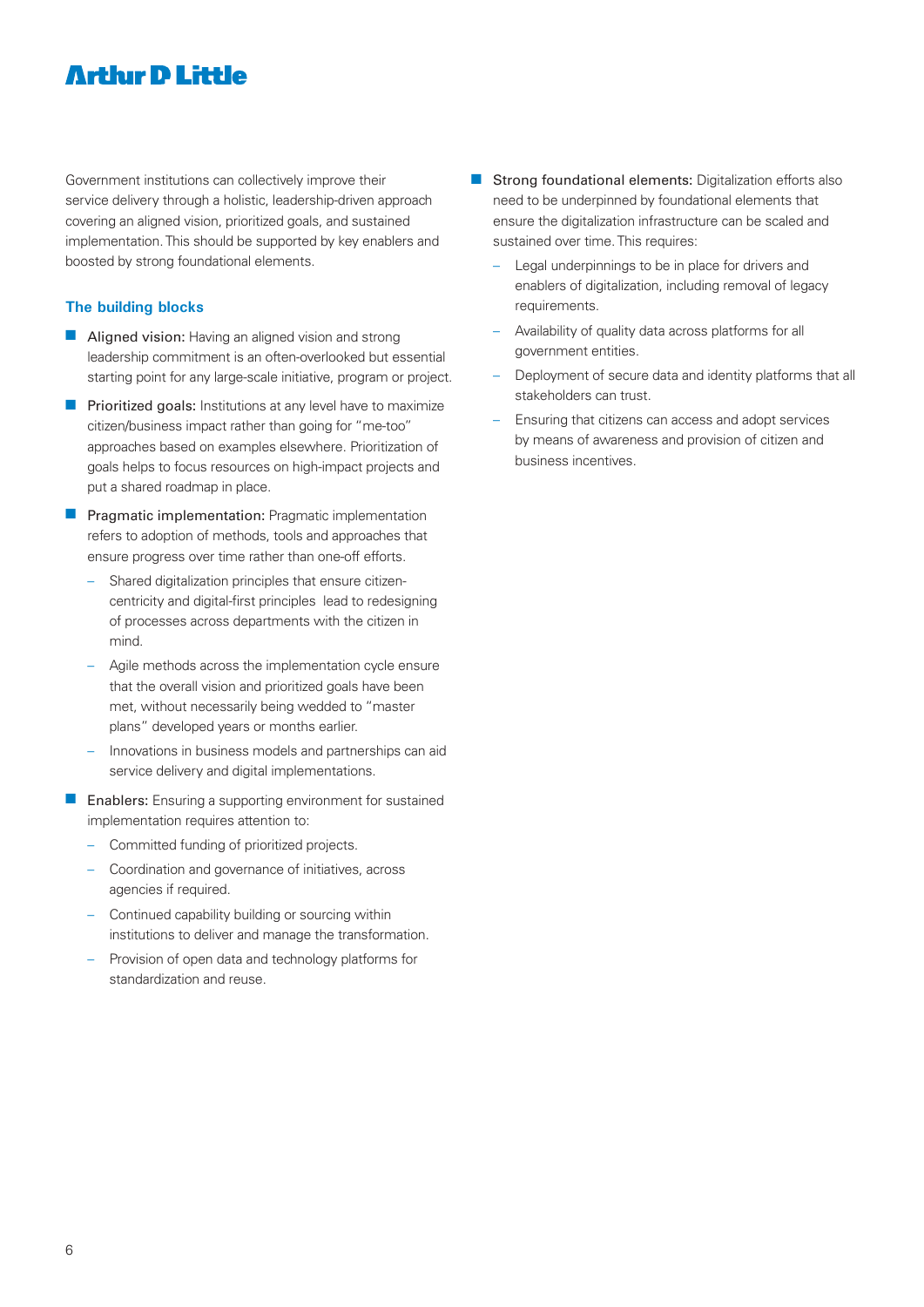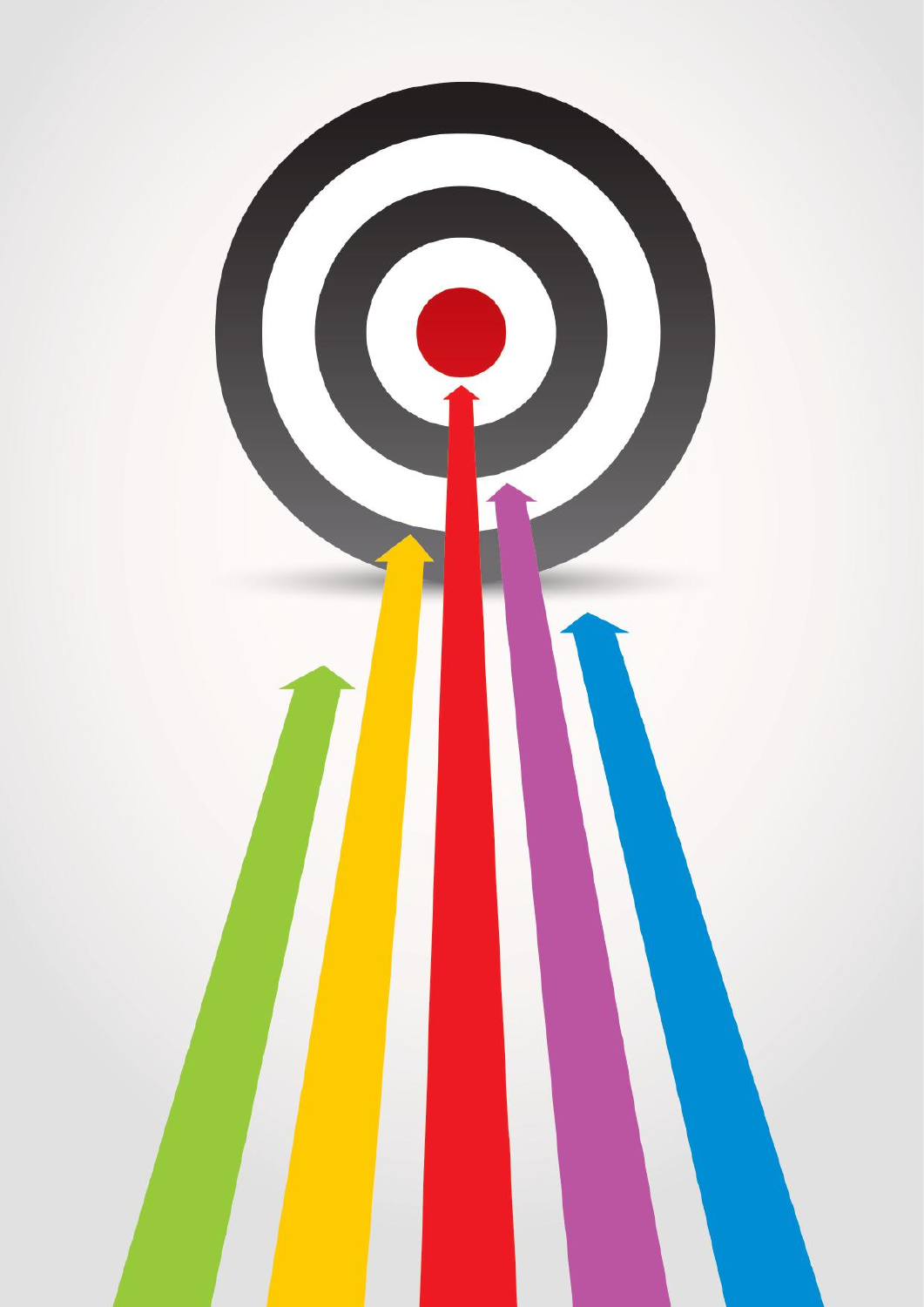# 2. Aligned vision and prioritized goals: Driven by leadership

Many governments' visions for digitalization of their services have remained the same over the years. However, in order to provide better services to citizens and improve the productivity of the public sector, governments are increasingly aware of the benefits of digitalization as a means to do so. The drivers for digitalization have been increasing workforce and process efficiency and effectiveness; these have provided better governance in delivering public services. (See Figure 2.)





Source: OECD and the European Commission

As the pace of digitalization has gained momentum, government institutions are increasingly forced to create broader visions in order to deliver integrated, seamless services across all government departments. This is driven by a few key factors:

- $\blacksquare$  Citizens want a seamless digital experience, as digitalized services are becoming the preferred choice across all demographics.
- $\blacksquare$  IT resources and data used across government entities show significant commonality.
- $\blacksquare$  Pooling data allows for increased effectiveness in governance.

 $\blacksquare$  The private sector is increasing its demands to leverage data held by the government to meet regulatory requirements with lower costs.

### **Start with a commitment from leadership to frame the vision and support it**

In this context, the role of political leadership in setting the larger vision for such programs cannot be understated. This is crucial to ensure collaboration among various ministries, provide the impetus for radical review of existing processes and systems, and build capabilities.

The vision should be concrete and set ambitious targets backed by senior leadership. This provides the necessary support to cut through complexities that have crept in through the years to cater to various stakeholders due to political and administrative decisions. In many cases, these unnecessary changes are impossible to cut, even when the underlying reasons have changed.

### **Set priorities**

It is important to put in place a shared roadmap based the vision and priorities for impact and devote resources to programs that deliver this. In our experience, institutions at all levels need to maximize citizen/business impact rather than going for "me-too" approaches based on examples that have worked elsewhere or adopting the latest fads without careful evaluation. Therefore, not all digitalization projects that could achieve parts of the vision are equal. In addition, it is usually not possible to fund these programs simultaneously. Prioritization and sequencing help to create a meaningful, aligned implementation roadmap that provides clarity for all constituents. Once again, the role of leadership in committing to these priorities helps to stay "on message" during implementation.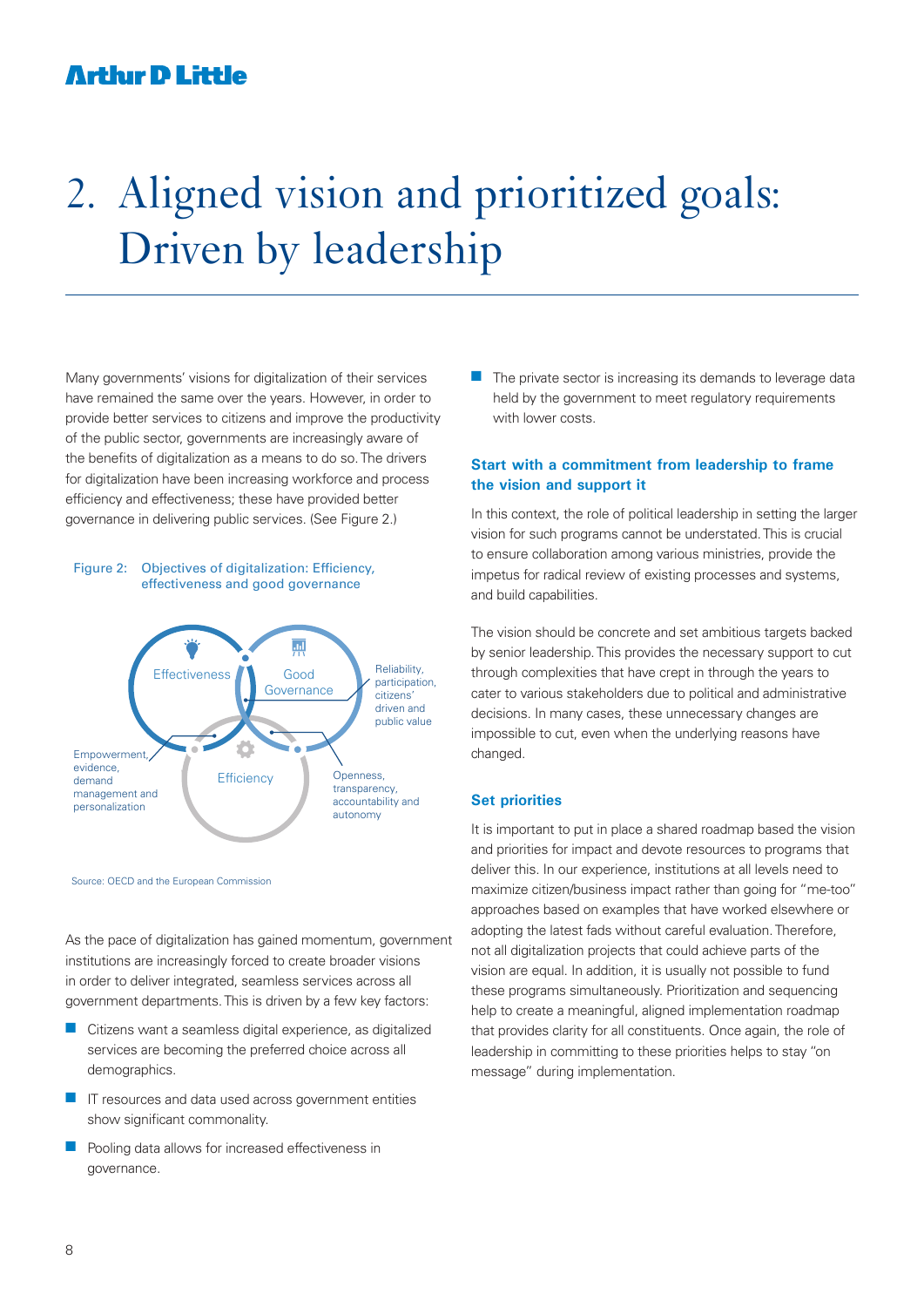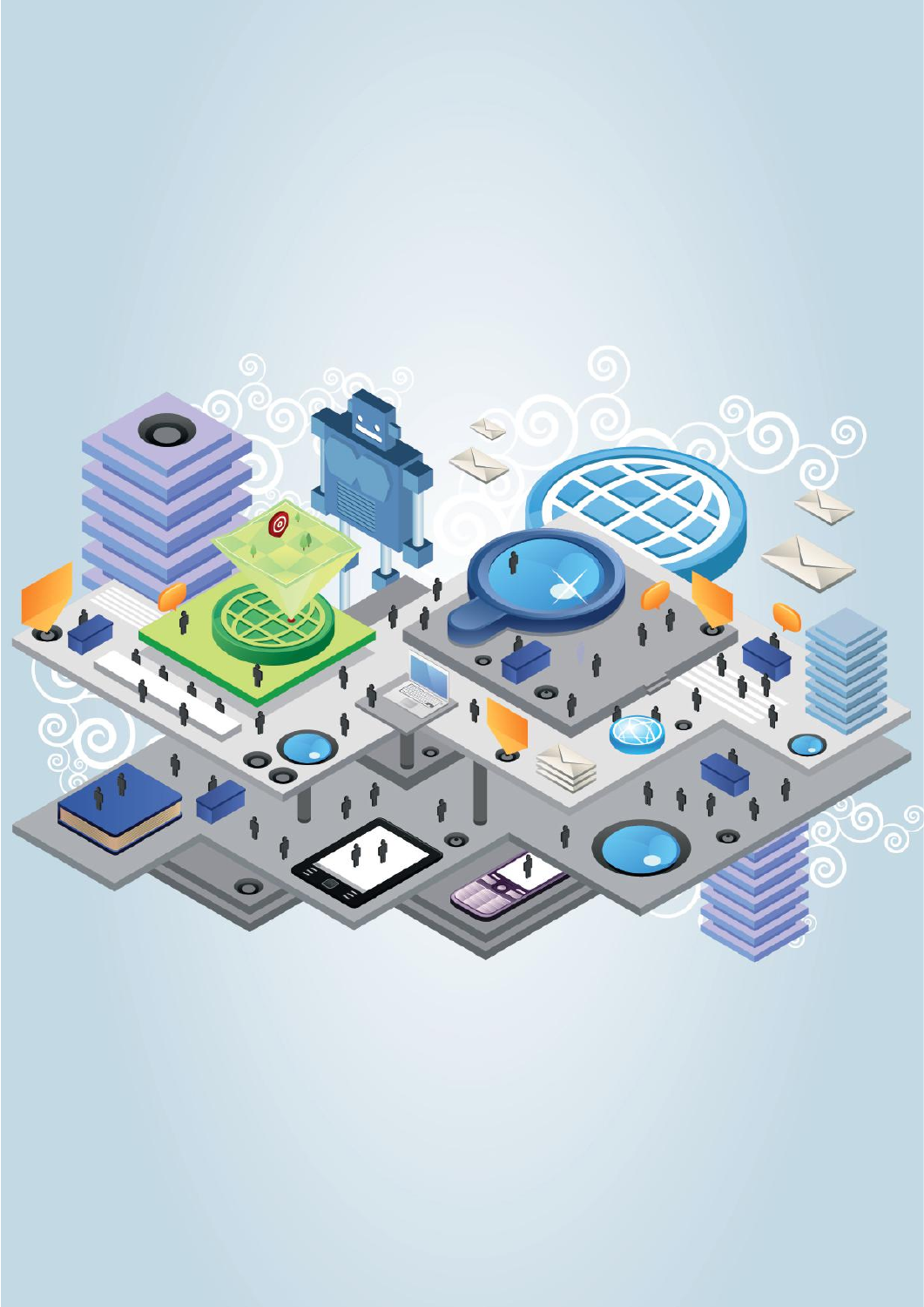# 3. Pragmatic implementation: Bridging vision and execution

### **Share digitalization principles – Start with a citizen's view rather than the institutional view**

Improving the effectiveness of digitalization requires end-to-end integration of cross-departmental processes. It is important to view the process redesign from citizens' perspective rather than from that of an individual department. In the past, many such digitalization processes have failed due to requiring numerous handovers either internally or at citizen level.

Different department-specific processes also result in the same information being requested multiple times and in different

formats. One of the objectives of an efficient process should be to "ask once" for basic information.

For example, a newborn baby may require her parents to go to a number of different departments to get childcare benefits, travel documents, and listing with a health care center and national identity register. A cross-department process can easily provide all the required documents on a shared platform. Estonia has been a leader in the digitalization of such processes. The Estonian system provides citizens with a complete view of their data<sup>6</sup>, which has increased both utilization of and confidence in the system.

#### Figure 3: Estonia's system provides a complete view of a citizen's data



Source: Arthur D. Little

<sup>6</sup> https://www.esv.se/contentassets/2d005941c2584b769130265aa925f 1e9/171010-janek-rozov.pdf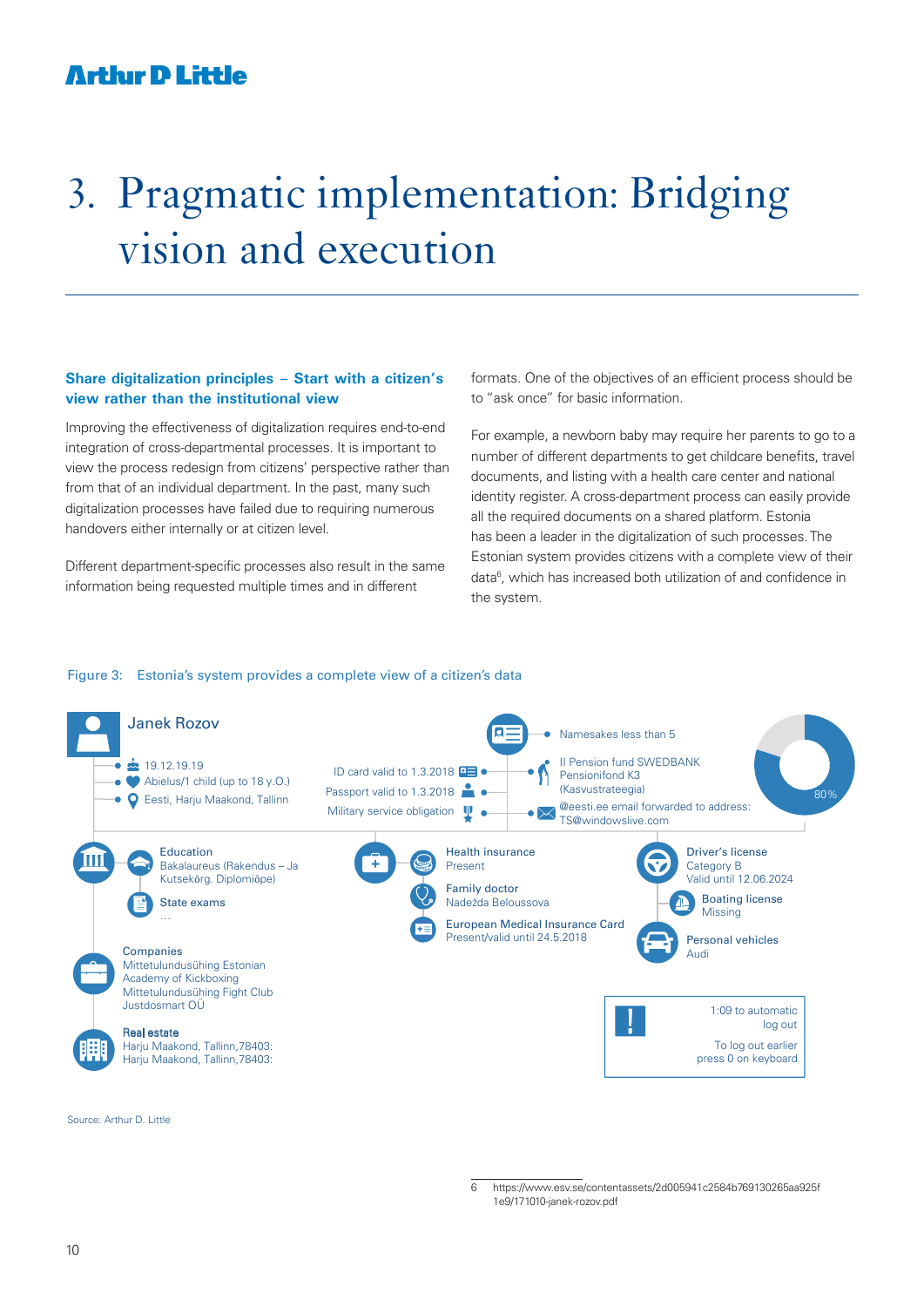### **Align on scope early and often: What gets digitalized, and by whom?**

Under the gamut of citizen centricity, it is necessary to define the key objectives of digitized processes in order to address the most common use cases and avoid addressing every possible scenario. The rule of 80:20 can be a good basis for developing online processes: at least 80 percent of typical transactions can be made online, and difficult use cases may follow other channels.

Since end-to-end processes are typically cross-department or cross-institution, it is important to understand the roles of various departments in the current analogue process and new digital process to avoid turf wars. In many cases, some steps can be reduced through other means, including using "trust first, verify later" approaches. As an example, postponing physical verification steps to a later stage while allowing some non-critical services to be offered on a "temporary/pending verification basis" achieves a balance. Citizens can gain access to services while fines and penalties deter falsification.

### **Agile approaches and methods: Essential for technology-led delivery**

Many of the promises of digitalization end as disappointing failures at the crucial IT stage. One of the root causes is that programs typically start as "IT automation" projects rather than digitalization projects. A comprehensive approach is needed at the central level (breadth of commitment), as well as department level (depth of commitment), even before commencement of the planning and execution of IT delivery. This must be anchored with citizen-centric digitalization objectives, as well as technology-focused design principles.

Another fundamental approach that governments are adopting is to structure the entire program in manageable components and compensate with stronger and more capable program management. Manageability comes in many forms:

- $\blacksquare$  Scope of the program and its component projects.
- **n** Duration of scope delivery.
- $\blacksquare$  Ability to source the best-possible team and accompanying governance around the same.
- $\blacksquare$  Ways of working during project execution that lend themselves to committed delivery.

Government IT programs and projects are traditionally executed as monolithic exercises and budgeted/contracted accordingly. Naturally, this leads to a scope that is large and unwieldy and lends itself to delays and poor execution. It also allows for

limited course corrections and, more importantly, little or no accountability. In addition, scoping is usually done as if each department or agency were a siloed "unit" that could be independently automated with little regard for the state of affairs in other agencies and departments, other than interfaces and hand-offs between them.

A direct consequence of unwieldy scope is failure to deliver on the committed duration, and worse, inability to account for integrations with other constituencies.

A first-principles solution to addressing this issue is to break down the scope into smaller, more manageable projects. This delivers multiple successful progress points and achieves a number of benefits:

- $\blacksquare$  A clear incentive to internal constituents to deliver on projects, as projects do not outlive the government employee's tenure or role. To the contrary, it provides an opportunity to showcase successes and be rewarded appropriately.
- $\blacksquare$  More accountability from external contractors and partners who are better engaged and committed to proving delivery.
- $\blacksquare$  Easier capability sourcing to pick partners that deliver the best, clearest value on each component, ideally on a fixedfee or success-fee basis.

This approach is not without complexities. Breakdown into smaller, more agile ways of delivery needs to be supported by a stronger program management function that cuts across established constituencies. This is not to imply a centralized structure, but rather to engender a culture of delivery and execution on commitments that meets overall digitalization objectives among individual departments. To do so, the government needs to develop and enhance in-house capabilities, as well as rely on external partners and vendors.

Changing established IT practices and systems, as either adaptations or replacements, requires a pragmatic approach. It is easy to get caught in waves of innovative platforms and keep moving users and processes to newer platforms, but this places essential experience at risk. A citizen-centric view backed by current realities will guide the technology decision and choices. Once this choice is clear, our experience is to follow both evolutionary and revolutionary approaches. Evolutionary approaches allow for legacy co-existence in which new processes and systems can be gradually decommissioned. Revolutionary approaches focus on simply "switching off" legacy systems, assuming the supported citizen-facing and intragovernment processes can be moved as well.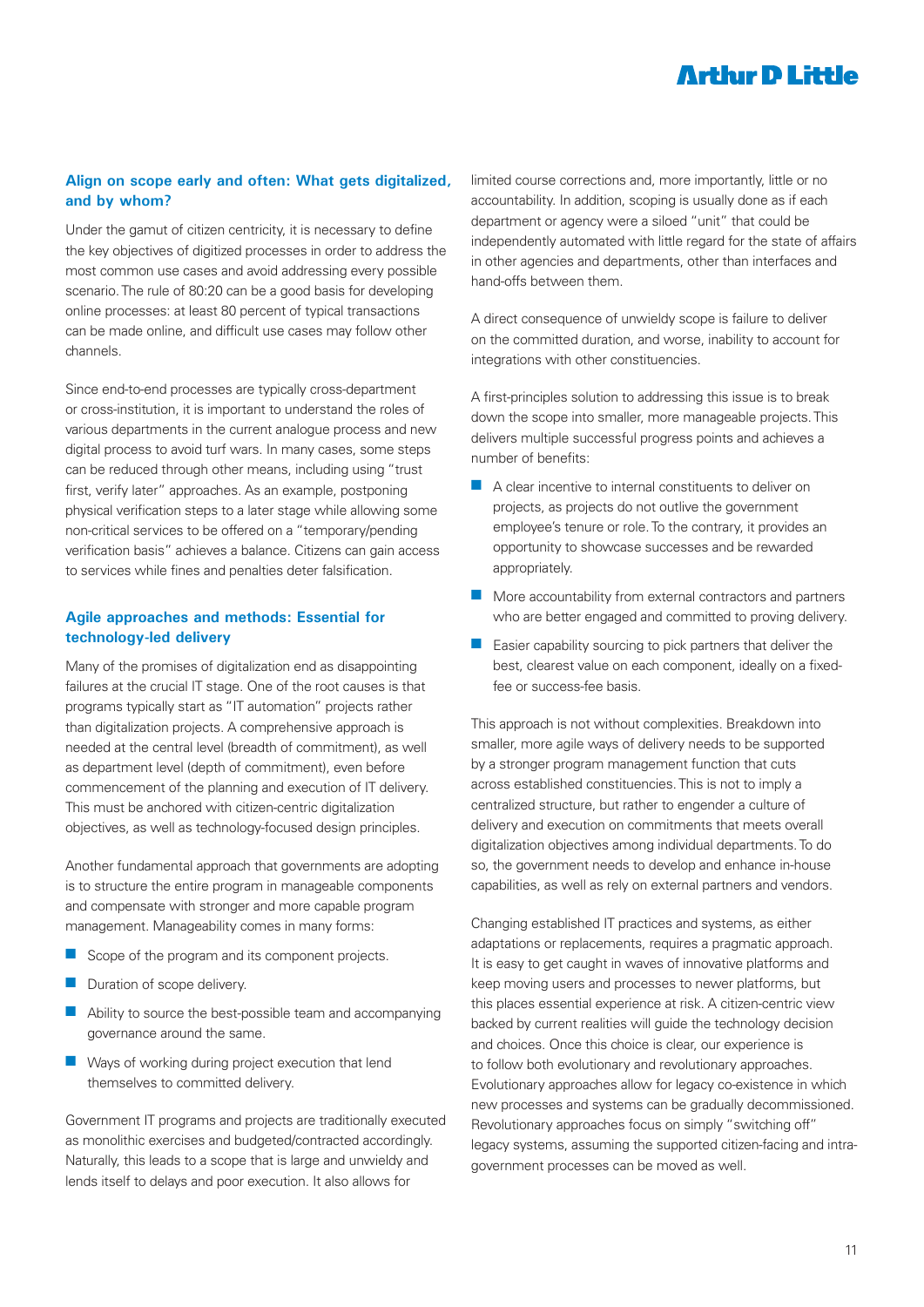### **Business models and partnerships: The private sector must be used judiciously**

It may be unnatural to use the term "business model" in a government service delivery context. However, we view this from a lens of effective government value delivery approaches in lieu of the resources funded by citizens. In most cases, the fee charged by government agencies, for both physical and digital channels, remains a small fraction of the overall cost a citizen would incur to obtain government services. For citizens, the opportunity costs of physically visiting a government office are extremely high.

While rapid digitalization is starting to eliminate a number of visit requirements to interact with the government, today's governments still have a significant opportunity to enhance delivery, especially where physical presence is mandatory. It involves setting up and opening their platforms to additional service providers that can deliver core and ancillary services with more convenience to end users.

This starts with looking at the overall process again. In a typical government process, the steps requiring critical decisions and input are few. Most of the process consists of administrative parts, which can be performed easily by third-party entities. Isolating the critical part of the process and retaining it with the government, while outsourcing the rest of the process, can help to combine the best of both worlds.

In practice, most citizens are happy to pay a reasonable amount for convenience (that brings down their net costs), or more for a premium service that is even more convenient and/or faster. Therefore, governments can charge higher prices for convenience and/or privatize parts of the government process that are not critical or core to public service offerings.

A prominent example of such an approach is outsourcing of visa processing to private service providers such as VFS (a wholly owned subsidiary of Zurich-based Kuoni Group) and BLS International Services. These companies charge an additional fee of USD 30–100 per application to cover their costs. A visa process requires considerable efforts in collecting, verifying and returning documents to applicants. These tasks can be outsourced while the critical decision of whether to grant the visa remains with the respective visa-processing officer. These agencies collect documents at various locations, which makes it convenient for applicants to access their many offices rather than having to deal with specific embassy/consulate locations. In addition, there is scope for value-added services to applicants that could be appropriately charged. From the overall perspective of the applicant, the increased convenience and costs saved from traveling outweighs the additional price.

The public-private partnership approach, if well managed, can take away some administrative hassles, convenience roadblocks and even low-level institutional corruption. It also drives efficiencies, as the private sector entity has sufficient incentive to scale up. However, the approach requires development of new capabilities to monitor the performance of the private sector partner, with customer satisfaction built into the contract. Lack of adequate governance mechanisms can lead to a government service simply being replaced by another private sector monopoly. In addition, when involving a private sector player in a process, the interface and data portability requirements need to be clearly defined to avoid lock-in.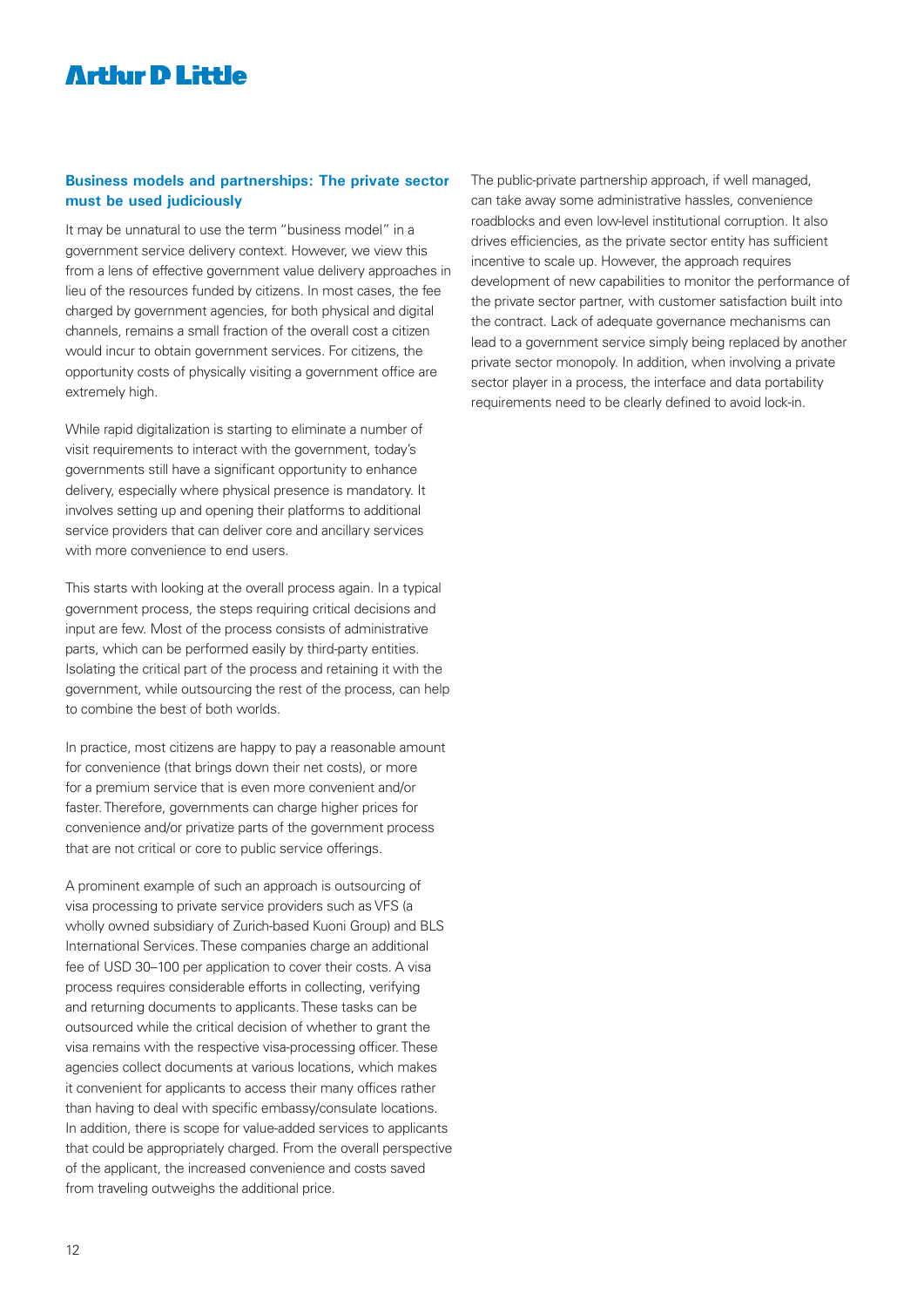# 4. Enablers: Without them, best intentions can lead to limited results

### **Funding: Budgetary support must stay the course over time**

Government digitalization efforts are usually funded through direct budget allo cation, as gains in convenience for citizens and improved public sector productivity over the long term are sufficient justification for funding large-scale digitalization efforts.

Our approach here is to not only advocate for committed funding over time, but to couple this with strong but pragmatic budget management that accommodates two key shifts in line with agile methods: (a) moving from simply "allocated" to "released-on-merit" (b) program charters could change during the implementation lifecycle. In addition, governments are using different business models and involving the private sector from the start. The goal of this is to create efficient technology deployments or improve the quality of services offered to citizens.

### **Coordination and governance: Underestimated but critical**

Worldwide, there has been emergence of transformation offices in various shapes and forms. The crucial success factor for these organizations lies in not only their empowerment, but also their role in playing effective coordination, collaboration and change management.

For example, a digital transformation office was established in Australia as an executive agency under the Australian prime minister's portfolio to improve the coordination effort among various departments.<sup>7</sup> Australia's digital transformation agency managed to digitize processes across a range of services<sup>8</sup>:

- 1. The National Blood Authority overhauled its Bloodnet platform, which now orders and tracks ~28,000 liters of blood each month.
- 2. The Department of Veteran Affairs' MyService project has brought down average rehabilitation claim processing time from 107 to 30 days.

3. The National Library's transformation has resulted in 1.8 million books and journal pages being digitalized, as of January 2018.

### **Open data and technology platforms: Avoid reinventing the wheel, while spurring innovation**

As governments increasingly digitize services, it is critical to establish comprehensive data and technology guidance from the onset.

*Open data platforms:* Data-exchange platforms supported by common data standards establish common underpinnings for seamlessly building and delivering services across different departments. This requires government departments to agree on how to aggregate and sanitize the data before publishing for consumption. This further spurs innovation in the public and private sectors, as it enables them to use the data to offer new products and services while benefiting citizens.

*Open technology platforms:* Similarly, building and enabling common technology infrastructure such as a government clouds/data centers provides institutions with the ability to design, test, pilot and launch services in a scalable, secure approach without going through the hassles of managing traditional private infrastructure. Mandating common approaches, where applicable, results in savings across the spectrum: it benefits stakeholders to build service-oriented technology architectures that enable discovery, publication and consumption of services not only by individual departments, but also across departments and authorized external participants.

### **Capability pool: People matter**

This is a capable pool of human capital that can plan for, set up, drive and deliver on the above building blocks over a prolonged period of transformation. The best digitalization experts are often attracted to the private sector – therefore, governments have to find different means to access talent, including increased usage of the private sector and/or developing dedicated units that allow longer-term growth prospects for talent. Capabilities also have to go beyond the "hard skills" needed for digitalization and offer "soft skills" for driving change and being amenable to change through institutions.

Government of Australia, 2016

<sup>8</sup> https://www.dta.gov.au/news/senate-estimates-opening-statementfebruary-2018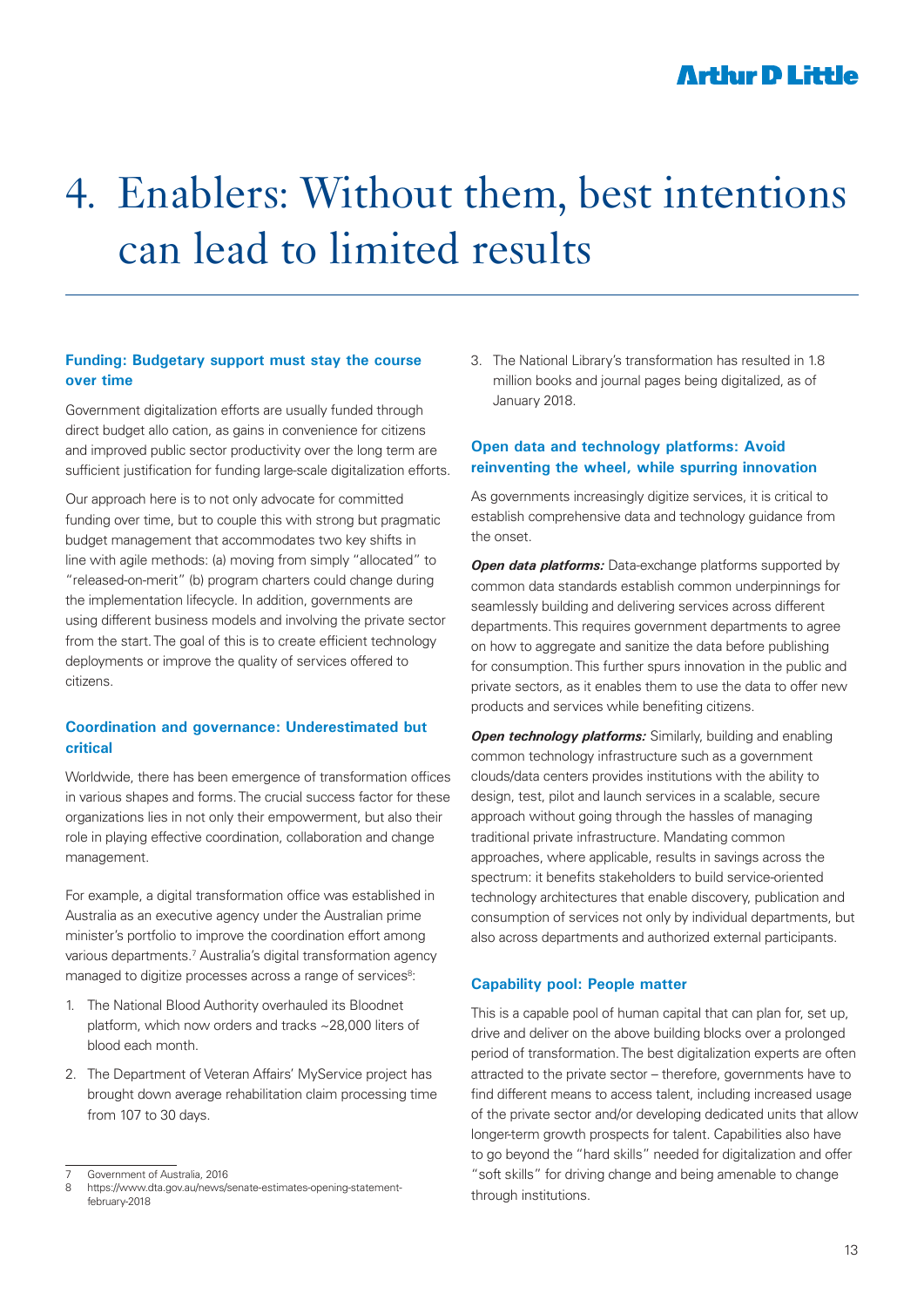# 5. Foundations: Build for scale and scope

Governments worldwide have started putting in place foundational elements to help serve citizens and businesses better – we cite three key aspects: legal underpinnings for digitalization; building secure and trusted data and identity platforms; and ensuring citizens get on board. In many cases, these foundational elements have delivered completely new ecosystems in addition to delivering at-scale efficiencies. However, rolling these out requires continually ensuring public trust and confidence.

The foundation should allow the services to be cashless, paperless and faceless<sup>9</sup>.

### **Legal underpinnings: Clarity is essential and critical for building a digital ecosystem**

Since legislation is one of the key inputs in the design and delivery of government processes, legal implications in digitalization need to be validated from a holistic perspective. Since many legal instruments are based on the technology existing at the time such legislation is issued, digitalization makes many of the legislative requirements superfluous. They also restrict the benefits of digitalization, which leaves no option but to significantly amend the existing legislation or promulgate new legislation. This could involve either adapting the process to legal requirements or updating/altering legislation to derive the benefits of new technology.

Any significant changes in a process may require a different interpretation of existing laws based on new technological development – and this requires issuance of new guidelines and/or relying on precedent court decisions.

Amendment/enhancement of technology to fit with legal requirements must be explored before drastically changing or redrafting legal instruments, as this may be a more feasible solution. For example, certain processes require notarization of signatures, but secure digital signatures combined with a biometric-enabled national identity system can achieve the same purpose. For the new process to benefit from digitalization, existing legislation would need to be amended to accept digital signatures as a substitute for notarization.

Amendment or promulgation of new legal instruments requires careful consideration and consultations with all stakeholders. While this is the tougher approach, it is sometimes the only option – but it has potential to deliver decadal benefits. For example, while national identity platforms have been rolled out extensively on the basis of existing or new legislation – the validity of this legislation regarding the full mandate has been challenged in courts, leading to uncertainty in the ecosystem.

### **Secure and quality data / identity platforms**

The success of digitalized government services relies on having secure and quality data.

The key challenge for many such digitalization efforts is assimilating data related to a subject in different formats. Decisions have to made if there is a need to reformat the old data to meet the new requirement or adapt the system to handle different sources of data. In all circumstances, there should be agreement on defining the data-quality standard going forward. Carefully designed population or company registers (e.g., biometric-based population databases) that are built and maintained by central agencies underpin fundamental transformations.

However, at the very heart of these exercises lies the vexing issue of data and information centered around identity. While knowledge of citizens and businesses accurately sets up the new era for digitalization, ensuring trust in these repositories is a continual exercise that must not be taken lightly, as it can upend entire programs (e.g., e-voting, subsidy deliveries, KYC processes) and force a re-start. Government services must be able to establish identity and provide authentication and verification of stakeholders and users seamlessly to facilitate transactions and underpin digital documents.

These platforms must withstand the critical tests of user trust and security standards, with the nodal agencies that administer these operating as transparently as possible.

<sup>9</sup> http://egovstandards.gov.in/sites/default/files/e-Governance%20Service%20 Maturity%20Model\_V1.0.pdf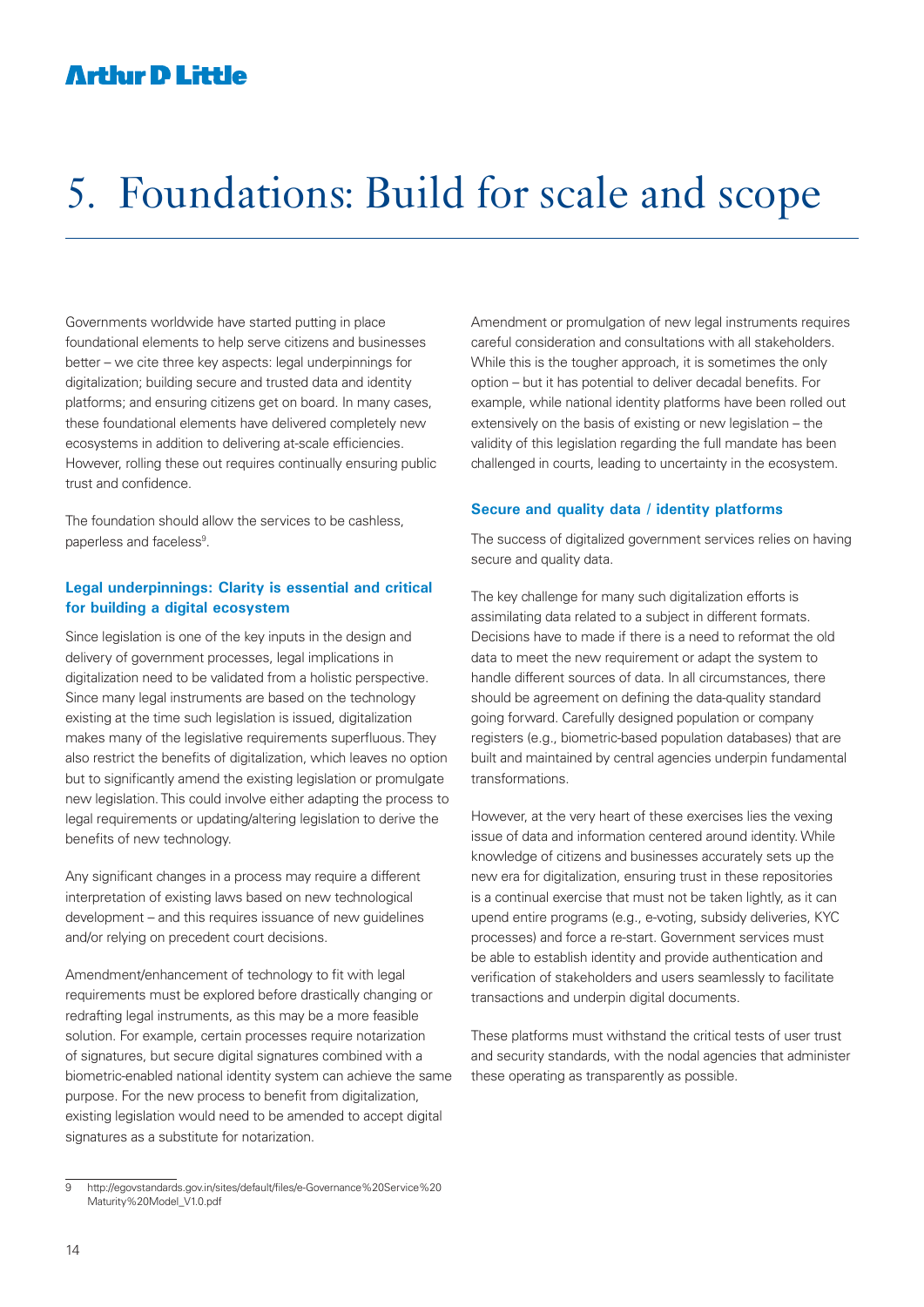### **Adoption and awareness: Getting citizens on board requires incentives**

A crucial element that complements prioritized projects is the effective support provided by incentivizing adoption and awareness. Very often, well-thought-out services are launched on digital channels with little to no usage, underachieving targets and underwhelming impact. Incentives such as initial discounts are vital to program success. These could span from campaigns to full-blown support programs such as turning off

alternate channels (e.g., digital-only days instead of physical channels), ensuring sufficient marketing and user education, and subsidizing or facilitating broadband access for inclusive digitalization.

### Principles in action: Stockholm municipality

Stockholm municipality has developed a smart-city strategy that aims to make life easier and better for everybody who lives, spends time or does business in Stockholm by taking advantage of the opportunities offered by digitalization and new technology. The goal is to make Stockholm an ecologically, socially, democratically and financially sustainable city. Four large programs are currently running under the smart-city umbrella:

- 1. Smart city, including projects such as open and shared data, smart trash bins, and smart lighting.
- 2. The digitalization program, which aims to increase transparency and ensure efficient governance and monitoring of digitalization.
- 3. Modernization of social systems, upgrading the social systems in the municipality to increase user friendliness and the technological platform.
- 4. Program for new IT service and school platform, renewing the IT infrastructure and creating a new administrative and pedagogical platform for schools.

A key success factor to ensure the successful roll-out of the smart-city strategy is managerial attention. In Stockholm, implementing the smart-city strategy is a top priority for the CIO, who works as an ambassador for the strategy – both externally and internally. As a result of the managerial engagement in the smart-city implementation, the former CIO of the city was appointed European CIO of the year by ICT Spring in 2016.

A second key success factor to realizing this ambition is to establish shared fundamentals and approaches. In Stockholm, the enablement of the strategy is based on operation, technology and cost allocation, whereas its execution is based on collaboration, coordination, communication and prioritization of projects.

For digitalization and new technologies to create value for citizens, visitors and businesses, the strategy needs to be adopted by the wider organization. Stockholm municipally has successfully established the way forward through one set of strategic enabling principles and one set of strategic principles for implementation.

Figure 4: Holistic implementation of smart-city program



Source: Insights from previous work by ADL on smart cities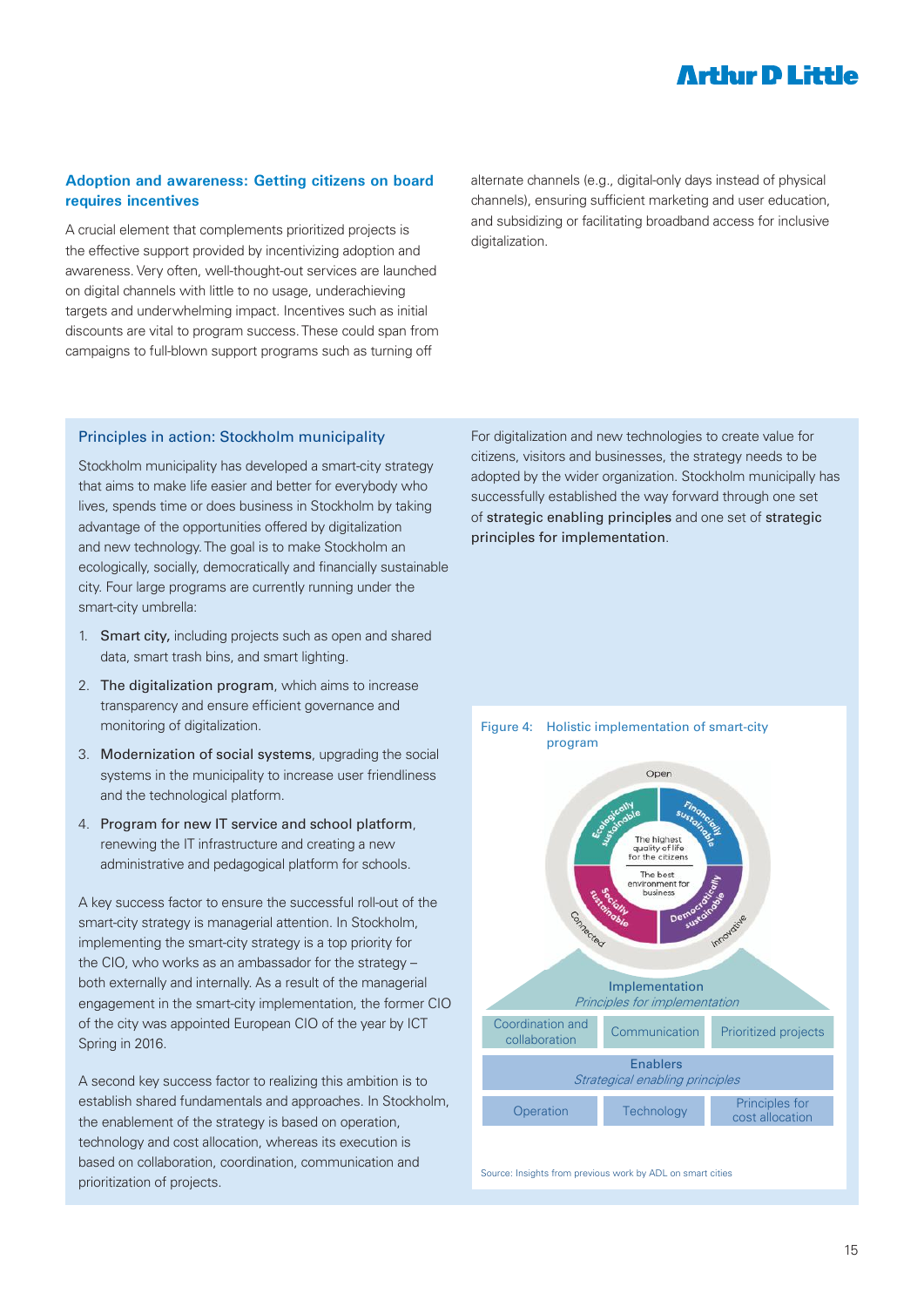The seven strategic enabling principles have been defined to guide the development of new technologies that will enable the smart city. The principles guide all organizations within the municipality and create a shared approach to technology. The principles include building solutions on joint digital platforms, using open standards, ensuring safety and integrity, and ensuring that data is open and shared.

The eight strategic principles for implementation involve building the smart city through collaboration with citizens, businesses, academia and the public sector. They also require assurance that the needs, interests and opportunities of citizens, visitors and businesses are guiding the development of the smart city.



The project's open and shared data is driven as part of the smart-city initiative and includes cross-municipal activities. By building on the seven enabling principles, the project aims to create:

- $\blacksquare$  Decreased strains on environment and infrastructure
- More efficient use of energy resources
- Common standards to enable continuance
- Increased knowledge sharing across municipalities
- Increased awareness and transparency in municipal operations
- $\blacksquare$  Increased citizen engagement via services for engagement
- Reduced costs through easier access to data
- Societal gains through new innovations

Implementation of the strategy in the different departments within Stockholm municipality is controlled by principles to create a framework for initiatives and streamline prioritization. Through managerial attention and clear and communicated principles, Stockholm facilitates a way of working that takes advantage of the opportunities brought by digitalization and new technology – in a way that benefits the citizens, visitors and businesses.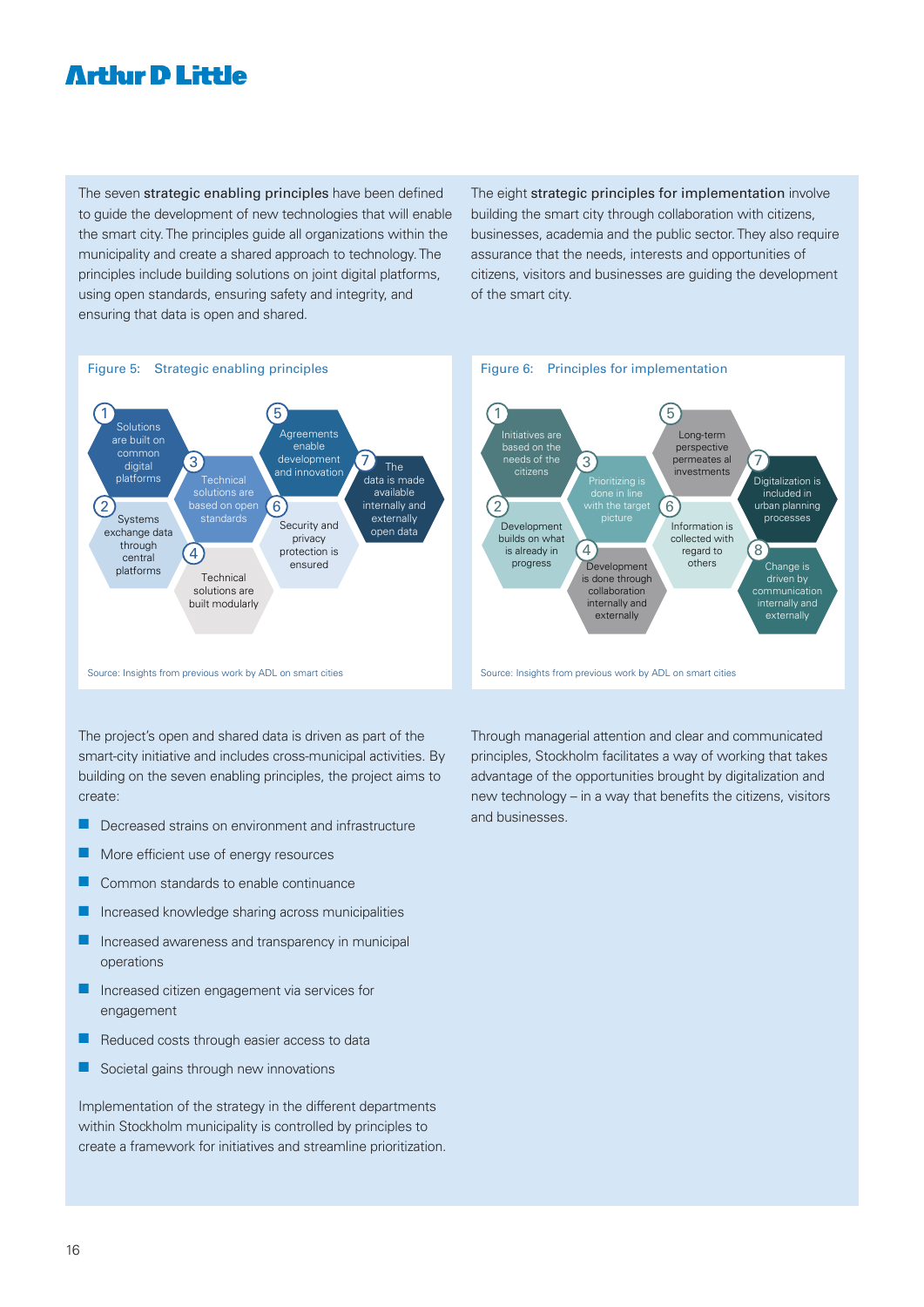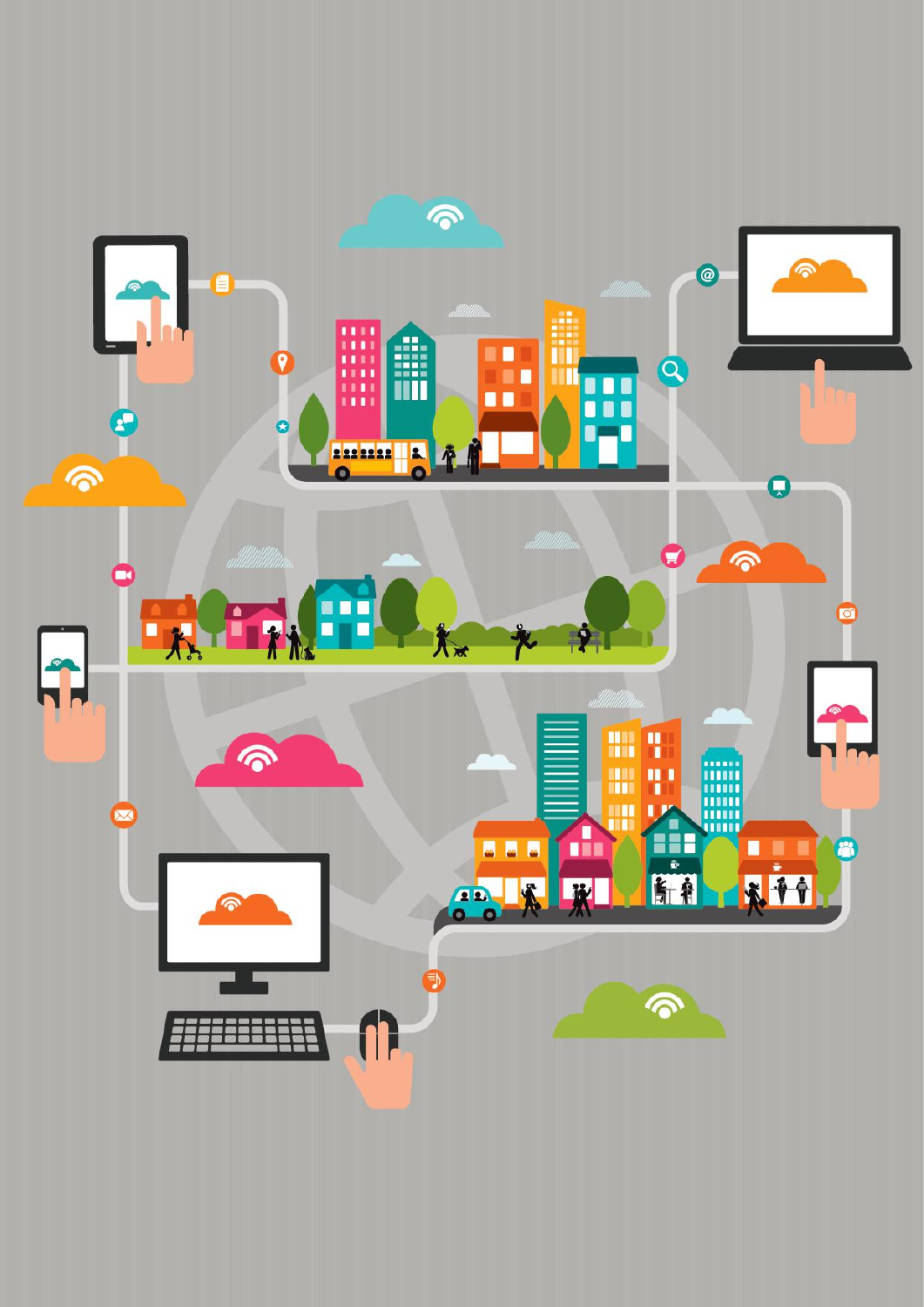## 6. Key takeaways

Increasingly, governments are implementing complex projects in digitalization, and this requires them to place the citizen's experience at the center of the effort, rather than viewing it as an IT project.

Digitalization involves orchestration across multiple aspects, starting with an ambitious vision from a country's leaders that is shared by departments. Organization should prioritize and define the scope of the projects, which is a step change in citizens' experiences.

The scope of a project should also include looking at alternate channels for delivery, including digital channels, together with new business models and agile implementation methodologies.

Ensuring that the right enablers, such as funding, governance across departments and technology infrastructure, are in place would help considerably in the implementation to prevent avoidable delays.

Establishing a strong foundation in terms of identity platforms, legal underpinnings, open technology platforms and affordable telecom infrastructure would help the country to accelerate the digitalization effort from the onset.

Digitalization of government services is a long and continuous journey, but addressing some of the issues outlined here in a pragmatic manner can help create a pleasant and fruitful experience for all stakeholders.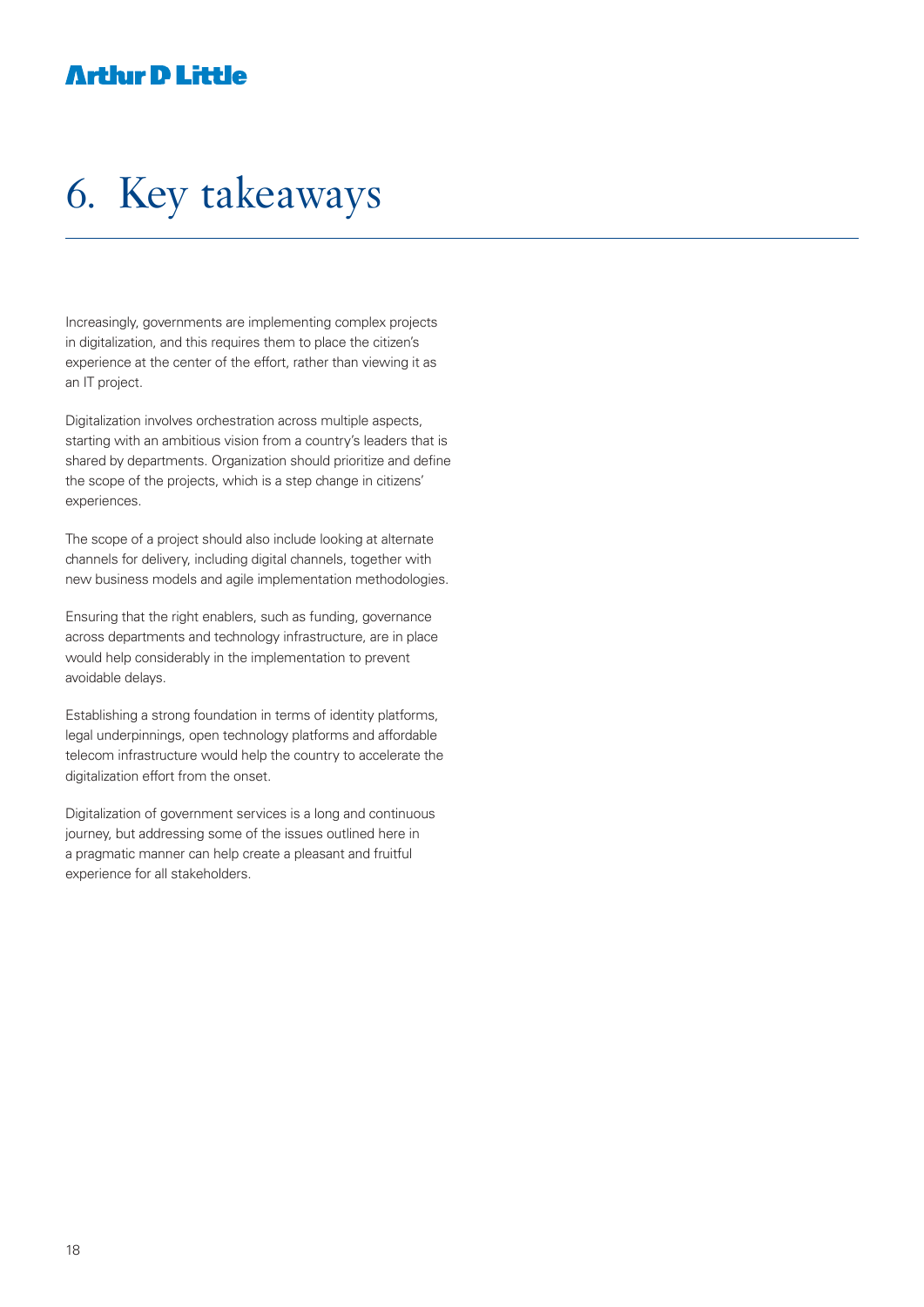## **Contacts**

If you would like more information or to arrange an informal discussion on the issues raised here and how they affect your business, please contact:

Austria Karim Taga taga.karim@adlittle.com

Belgium Gregory Pankert pankert.gregory@adlittle.com

China Russell Pell pell.russell@adlittle.com

Czech Republic Dean Brabec brabec.dean@adlittle.com

France Julien Duvaud-Schelnast duvaud-schelnast.julien@adlittle.com

Germany Michael Opitz opitz.michael@adlittle.com

India Srini Srinivasan srinivasan.srini@adlittle.com

Italy Giancarlo Agresti agresti.giancarlo@adlittle.com Japan Shinichi Akayama akayama.shinichi@adlittle.com

Korea Hoonjin Hwang hwang.hoojin@adlittle.com

Latin America Guillem Casahuga casahuga.guillem@adlittle.com

Middle East Sander Koch koch.sander@adlittle.com

The Netherlands Martijn Eikelenboom eikelenboom.martijn@adlittle.com

Norway Lars Thurmann-Moe thurmann-moe.lars@adlittle.com

Russia Alexander Ovanesov ovanesov.alexander@adlittle.com

Singapore Tomasz Izydorczyk Izydorczyk.tomasz@adlittle.com Spain Jesus Portal portal.jesus@adlittle.com

Sweden Agron Lasku lasku.agron@adlittle.com

Switzerland Michael Opitz opitz.michael@adlittle.com

**Turkey** Coskun Baban baban.coskun@adlittle.com

UK Jonathan Rowan rowan.jonathan@adlittle.com

USA Sean McDevitt mcdevitt.sean@adlittle.com